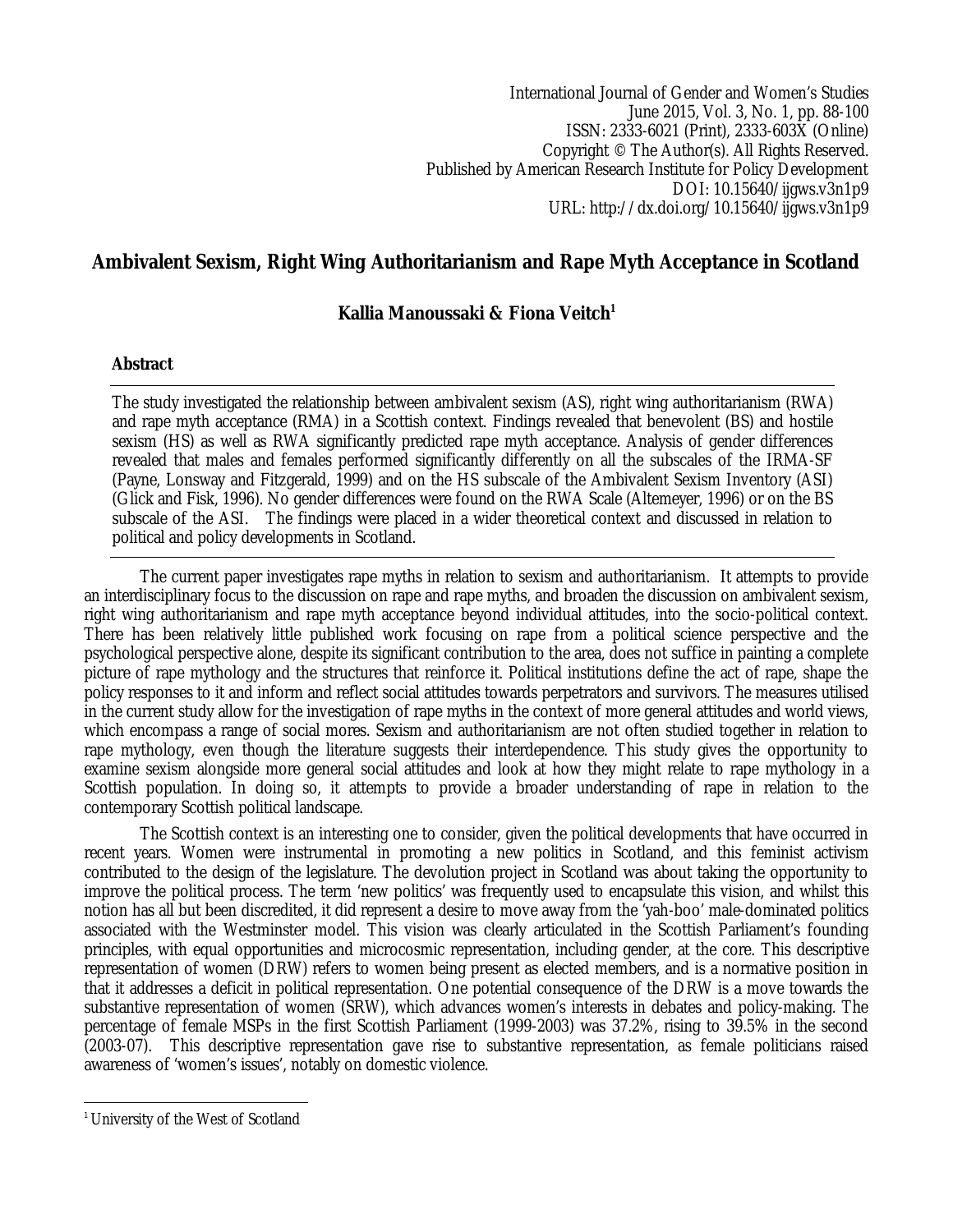Crucially, the policy process allowed for engagement with women's organisations and Scottish Women's Aid had a key role in framing the subsequent legislation on domestic abuse. The SRW was facilitated by "critical actors", which is arguably a prerequisite for successful policy outcomes. In this context, the critical actors are the wider civil society organisations and feminist MSPs. In 2001 the Scottish Parliament passed the Protection from Abuse (Scotland) Act, which provides a gendered definition of abuse, the only UK jurisdiction to do so. As Mackay (2010) noted, "Domestic violence provides a striking case of successful feminist constitutional activism, where devolution 'has made a difference' with positive – albeit fragile – gendered outcomes" (p370). Given this relatively favourable, although perhaps tentative, political landscape, it could be expected that, over time, attitudes to rape and rape convictions would be following a similar trajectory. Rape, as part of the wider Violence against Women (VAW) agenda, has also been the focus of political action. The government publication 'Safer Lives, Changed Lives: A Shared Approach to Tackling Violence against Women' (Scottish Government, 2009) explicitly recognizes that violence against women is not only a consequence of gender inequality; it also perpetuates it. It provides a gendered analysis of the issues and acknowledges the under-reporting of all aspects of gender-based violence, including rape. A number of progressive reforms have been made to the Scottish legal system in relation to rape, including reforms to the definition of rape. The enactment of the Sexual Offences (Scotland) Act 2009 modernises and broadens the definition and provides clarification on the issue of consent. In 2012/13, 1372 rapes and 90 attempted rapes were reported to the police in Scotland, a rise of 16% on previous years (Statistical Bulletin Crime and Justice Series, Recorded Crime in Scotland 2012-13). Of these only 138 were prosecuted and there were 77 convictions. However, like many other EU countries where reporting levels are described as being high, the conviction rate as a proportion of reported cases in Scotland is low: in fact, in the period 2001- 2006 it was the lowest in Europe at 3% (Burnham et al 2009). The Child and Woman Abuse Studies Unit conducted research into attrition rates in Scotland, documenting the first 100 sequential rape cases reported from the 1<sup>st</sup> April 2004. Of these, 18 proceeded to court with 16 convictions. The study concluded that the majority of cases which resulted in a conviction reflected stereotypes of both rape and rapists.

The mythology surrounding these stereotypes has been collectively described as rape myth acceptance (RMA). Initially measured by Burt's (1980) Rape Myth Acceptance scale, it describes a reluctance to view rape as an act of violence and a tendency to assign blame to the victim. These attributions of blame usually revolve around the victim's appearance (revealing clothing) or behaviours (flirting) that "cause her to be raped" by placing her in a vulnerable position. Intrinsic to this mythology is that the act of rape is defined predominantly as a sexual one, rather than an act of aggression and that the rapist is viewed as unable to control sexual urges, rather than committing an act of violence. Central to rape myth endorsement is the idea that the victim is either directly or indirectly responsible for the rape. The extent to which these stereotypes contribute to the under-reporting of rape, attrition and conviction rates requires ongoing investigation.

Despite the apparent political will and resulting legal reforms, conviction rates have remained stubbornly static and this phenomenon has been identified as an international paradox (McMillan, 2010). In this sense, it isn't the lack of evidence that's problematic (as is often stated in relation to rape) but rather the attitude to the evidence that is the critical factor. Action to challenge rape myths has been undertaken by the Scottish Government and Rape Crisis Scotland, with the media campaign 'This is not an invitation to rape me', launched in 2008. However, this was one media message competing alongside many others. The print media still routinely revert to stereotypes when reporting cases of rape, which in turn reinforce rape myths. Rapists are described on the one hand as 'evil', 'monsters' or 'beasts', who 'pounce', 'stock' or 'prowl', suggesting that these men are violent strangers, not known to the victim. On the other hand language often trivialises rape referring to it as a 'sex attack', 'having sex' or 'engaging in sexual acts' rather than rape. This relates rape to sex rather than power and aggression and misrepresents the fact that rape usually involves someone known to the woman (O'Hara 2012). In this way the media reinforces rape myths, with 'real rape' being perpetrated by atypical males, who are unable to control their sexual urges resulting in them behaving like 'animals' (O'Hara, 2012). The rape myth reflects pervasive, cross-cultural and cross-generational attitudes about women and sexuality, firmly rooted in patriarchal values and traditional mores that reinforce gender inequality and strengthen the idea of female vulnerability while vilifying female sexuality.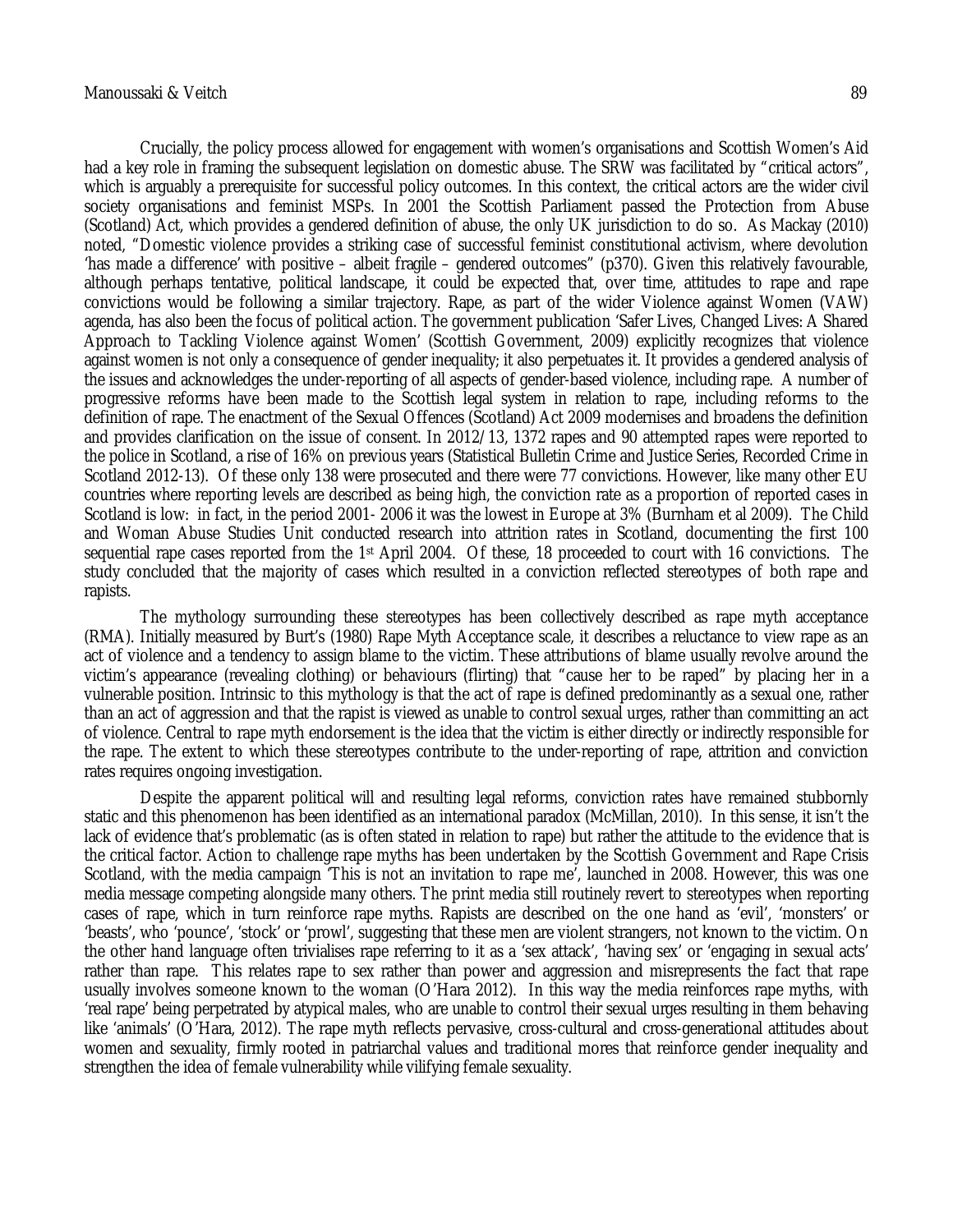Payne, Lonsway and Fitzgerald (1999) constructed the Illinois Rape Myth Acceptance Scale (as well as the shorter form IRMA-SF (1999) utilised in the current study), in an effort to ensure a multidimensional, more balanced and conceptually exhaustive investigation of rape myths. The IRMA was found to correlate with measures of sex role stereotyping, adversarial sexual beliefs, adversarial heterosexual beliefs, hostility towards women and acceptance of interpersonal violence and was negatively related to rape victim empathy (Payne, Lonsway and Fitzgerald, 1999). Lonsway and Fitzgerald (1995) ascertained that among heterosexual men, the key factor for rape myth acceptance is hostility towards women. Gender was found to be a significant predictor of rape myth endorsement, with men ascribing to rape myths significantly more than women (Koesterer and Hoffman, 2003; Lonsway and Fitzgerald, 1994 and Suchovicki and Walsen, 2012). Rape myths can be better understood within the context of gender inequality, which underpins sexism. Sexism is an all-encompassing, implicit and affective understanding of an individual's position based solely on gender, which may incorporate not just expectations of roles but also personal attributes, aspirations, and behaviours. Although sexism affects both genders (Chapleau, Oswald and Russel, 2008) and is also endorsed at varying degrees by both genders (Fischer, 2006), it is and has overwhelmingly been biased against women. It may manifest itself openly in terms of hostile discriminatory attitudes or less saliently in the form of paternalistic chivalry. Glick and Fiske's early work (1996) placed paternalism, gender differentiation and heterosexuality as central to the development of Ambivalent Sexism, comprising of Benevolent and Hostile Sexism. Benevolent sexism presents itself as wholesome and acceptable, even desirable, etiquette-led behaviour, which is often protective or chivalrous. Hostile sexism on the other hand, is defined by clear and demonstrative adherence to the view that women are unequal to men. Benevolent and hostile sexism together reflect the reality of sexual attitudes better than previous constructs as they take into account prevailing subtle attitudes that inform daily social interaction alongside more obvious discriminatory attitudes. Ambivalent sexism was found topredict gender inequality cross-culturally, in a study of 19 nations (Glick et al., 2000). In this study, Scotland, as part of the UK would be considered a relatively equal society. However, the "Sex and Power 2014: Who runs Britain" Report illustrates the dominance of males in all sectors of the Scottish economy, print media, legal and political institutions, particularly in executive and senior positions, where influence and power reside.

"The perils of "positive" prejudice toward women" (Glick and Fiske, 2011, p 533) are exposed by a number of studies indicating that benevolent sexism (specifically complementary gender differentiation, which describes complimentary biological differences) is positively associated with rape myth acceptance (Chapleau, Oswald and Russell, 2007) and with blame attributed to acquaintance rape victims (Abrams, Viki, Masser and Bohner, 2003 and Viki and Abrams, 2002). Blame assigned to rape victims was related to the characteristics of the victim as "good" or "bad" and was assigned when the victim was perceived as having violated traditional moral codes (Viki and Abrams, 2002). The concept of right wing authoritarianism (RWA) as formulated by Altemeyer (1998) and largely based on Adorno's classical authoritarian personality theory (Adorno, Frenkel-Brunswik, Levinson, Sanford, 1950) describes a cluster of co-existing attitudes characterised by conservatism, reluctance to embrace change, adherence to authority and authority figures, acceptance of the status quo and a belief in the just world (Altemeyer, 1998). Authoritarians embrace traditional values and are generally fearful of progressive social change. RWA is found to be related to low openness to experience (Hodson, Hogg and MacInnes, 2009 and Lee, Ashton, Ogunfowora, Bourdage and Shin, 2010) and is linked to feelings of threat and insecurity (Altemeyer, 1998; Duckitt, 2006 and Brandt and Henry, 2012). It is associated with aggressive feelings towards perceived out-groups (Altemeyer, 1981, 1998) and predicts generalised prejudice (Ekehammar et al 2004; Hodson, Hogg and MacInnes, 2009 and McFarland, 1998) and prejudice towards women (Altemeyer, 1998; Ekehammar, Akrami and Araya, 2000) as well as sexism (Christopher and Mull, 2006), benevolent sexism (for example Sibley, Wilson and Duckitt, 2007) and sexual aggression (Walker, 1993). Past research has shown RWA scores to be associated with support of rape myths both amongst men (Begany and Milburn, 2002) and women (Koesterer and Hoffman, 2003). Similarly to benevolent sexism, authoritarianism does not carry shame or negative societal connotations in the way that hostile sexism does. Thus, an authoritarian individual will not necessarily feel that their attitude may affect society in a negative way and is likely to describe him/herself as moral (Altemeyer, 1998). Nonetheless, the strict adherence to the status quo makes it difficult for authoritarians to challenge existing inequalities and more likely to justify existing gender roles and expectations. Conservative world views such as those reflected in right wing authoritarianism that are thought of as righteous and incorporate enduring notions of morality, chastity, chivalry and adherence to traditional institutions, may in turn support and perpetuate gender prejudice, confine women to subordinate roles and increase the sexual objectification of women, the acceptance of sexual violence and the likelihood of female victimisation. Importantly, they may give rise to the perception of rape not as a violent crime but as a response to provocative behaviour and thus to attributions of blame to the victim.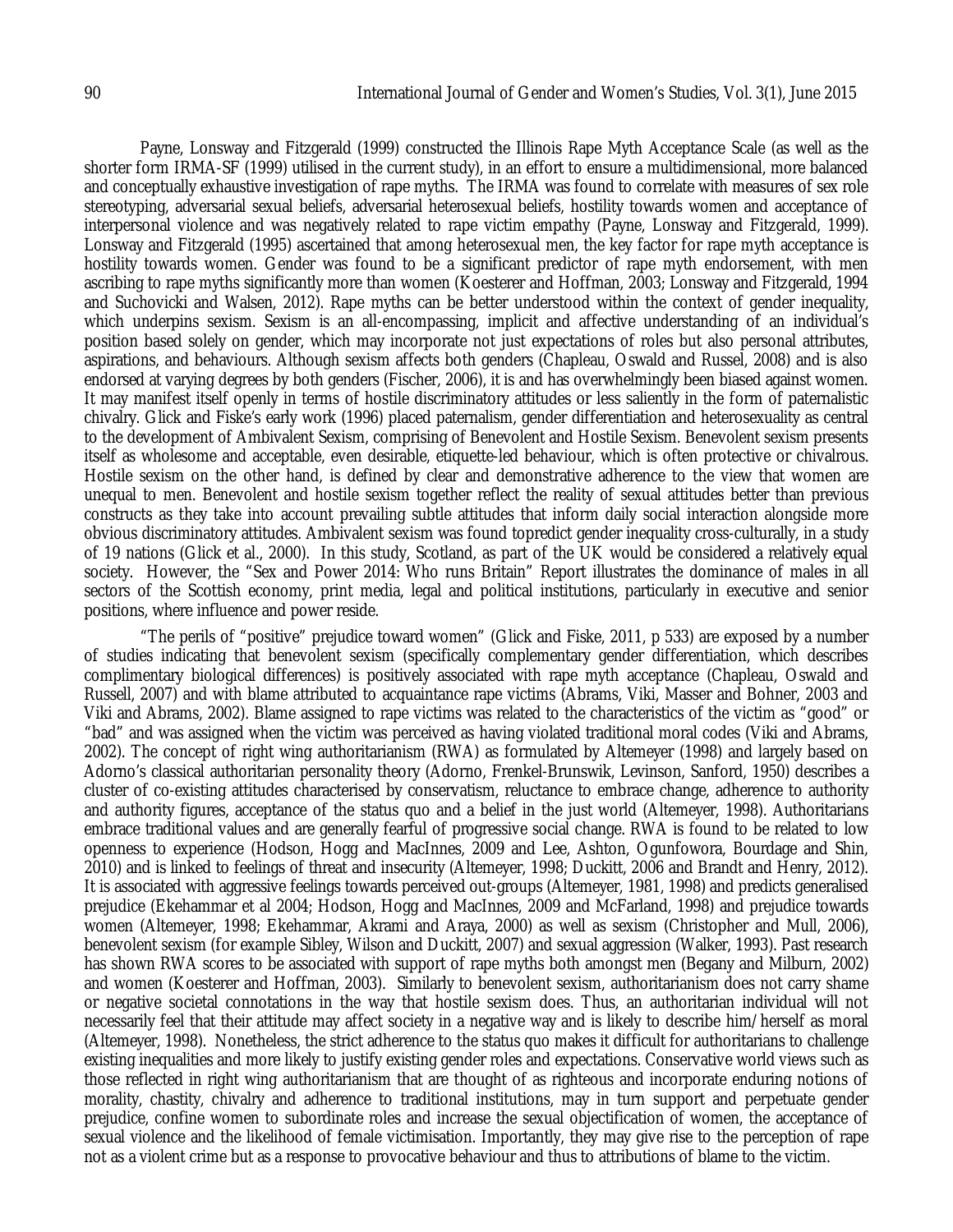The interconnected and complex interplay between socially conservative worldviews and ambivalent sexism, particularly benevolent sexism, is insidious and pervasive in shaping attitudes and maintaining and reproducing gender inequality. Hearn and McKie (2010, p137) refer to the "averted gaze" which operates in relation to men's violence against women. This results in a discourse which frames the problem as an atypical male. They assert that a neoliberal political approach to gender will have implications for the public-private political sphere as experienced by women. Neoliberalism advocates a reduced role for the state and an enhanced role for free market provision of goods and services. Policy initiatives can appear gender neutral, but they are shaped and formed by the discourse and practices that are ingrained in patriarchal societies. The political elites in Scotland use a discourse of a Scottish social democracy in an egalitarian society. This is at odds with any substantive analysis and Cairney and McGarvey (2013, p40) note that "Scotland has a societal profile of deep inequality that tends to be associated with neo-liberal economies and political systems." Neoliberal policies at the national (or international) level results in retrenchment of service provision, which in turn leads to more informal care and income disparity pushing women towards more traditional roles. These neoliberal policies reinforce gender hierarchies and reduce women to the role of carer/nurturer who is dependent on males, sustaining inequality and the sexist attitudes that support it.

Authoritarianism, sexism and rape mythology together form a cluster of attitudes that reflect women's place in society and the relative powerlessness that they experience. The current paper provides an interdisciplinary approach as it investigates the relationship between ambivalent sexism (hostile and benevolent), right wing authoritarianism and rape myth endorsement among male and female students in the west of Scotland, in an attempt to widen the discussion on attitudes that cultivate acceptance of rape against women. It was hypothesised that right wing authoritarianism and both hostile and benevolent sexism would be significant predictors of rape myth acceptance, and that RWA will show a positive correlation with ASI. It was further hypothesised that males would score higher on both sub-scales of the Ambivalent Sexism Inventory, as well as on the IRMA SF scale. No gender difference was expected for the RWA scale. The findings will be discussed in the context of political reform in Scottish society, in an attempt to broaden the debate surrounding rape, and shift the focus from individual attitudes into the wider socio-political environment.

#### **Method**

#### **Participants**

The study utilised 250 opportunistically sampled students from the University of the West of Scotland, aged between 18 and 56 (m=22.5).204 participants were under 30 and 32 participants were over 30. 14 participants failed to specify their age and 11 did not specify their gender.

#### Procedure

The three scales used were the following:

1. The Ambivalent Sexism Inventory (Glick and Fisk, 1996) (appendix 1).

The ASI is comprised of 22 statements, which are scored on a 6 point Likert Scale, ranging from 0 (disagree strongly) to 5 (agree strongly). It includes two subscales, with 11 items each, namely the hostile sexism (ASI-H) and the benevolent sexism (ASI-B) subscales. The hostile sexism items are numbers 2, 4, 5, 7, 10, 11, 14, 15, 16, 18, and 21, and the benevolent sexism items are numbers 1, 3, 6, 8, 9, 12, 13, 17, 19, 20, and 22. An example of a hostile statement would be "Most women fail to appreciate all that men do for them" and an example of a benevolent item would be "Women should be cherished and protected by men". Scores on each subscale are calculated by reversing items 3, 6, 7, 13, 18, 21. The 11 ASI-H and 11 ASI-B items are also scored separately. Scores on each subscale can vary from 0 to 5, and the overall ambivalent sexism score is the mean score (including both hostile and benevolent sexism scores). The minimum possible score that can be attained on the ASI is 0 and the maximum score is 110. Cronbach's alpha for the current study was .842 overall, .761for ASI-B and .843 for ASI-H.

2. The Right Wing Authoritarianism Questionnaire (Altemeyer, 1996) (appendix 2).

The RWA is measured by means of 22 statements, on an 8 point Likert scale, ranging from -4 (very strongly disagree) to +4 (very strongly agree), without a 0 score. Some statements comprise of two parts and participants can combine their answer score if it differs for different parts of a statement.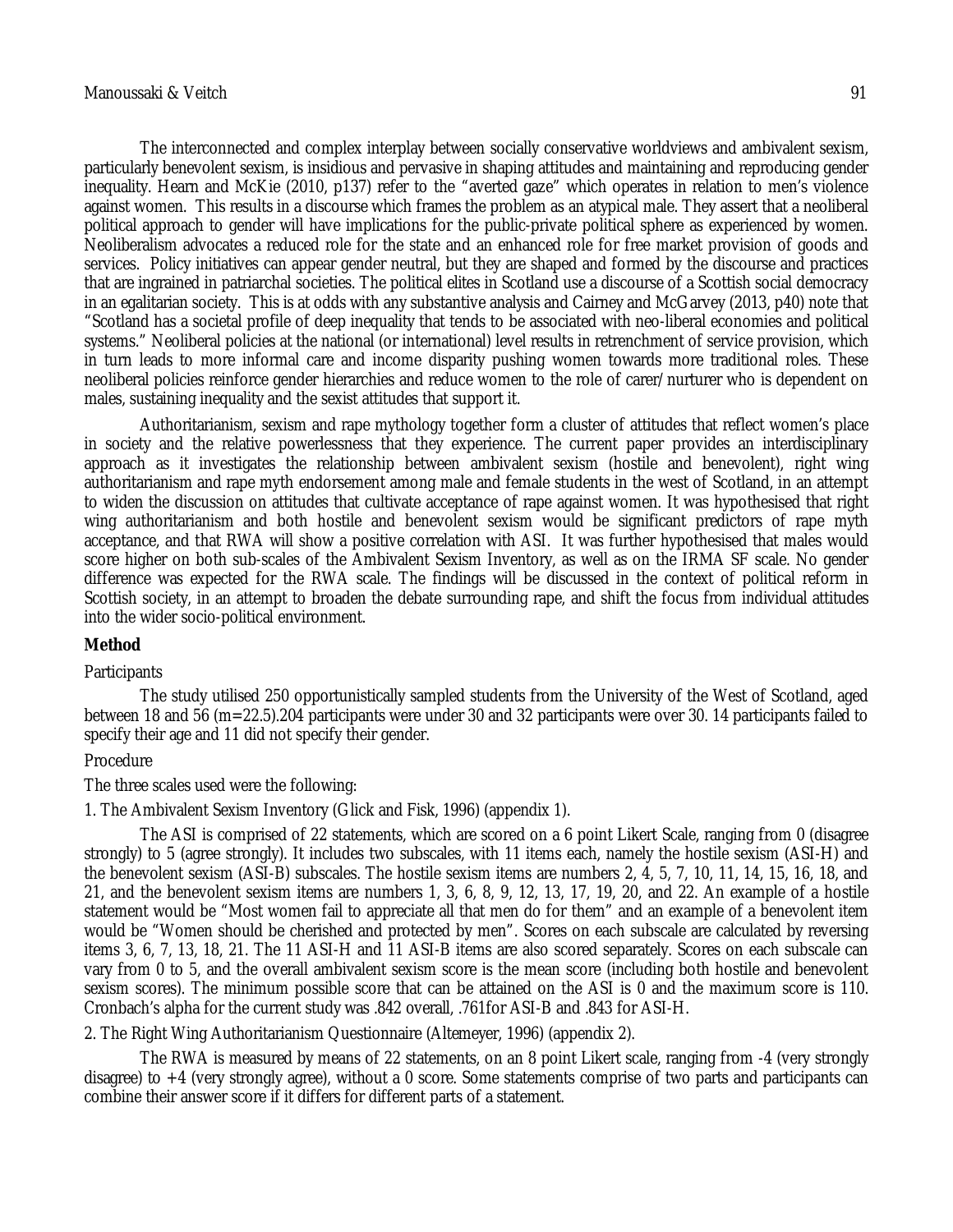For example if they give one part of the statement  $a + 3$  and the other part of the statement a -1, the overall statement is given a score of -2. Statements 3, 5, 7, 10, 12, 14, 16, 17, 19 and 22 are reverse scored. The scoring takes into account the negative signs by assigning scores from 1(-4) to 9 (+4). The lowest possible score for the RWA is 20 and the highest possible score is 180. Cronbach's alpha for the current study was .890.

3. The Illinois Rape Myth Acceptance Scale SF (short form) (Payne, Lonsway and Fitzgerald, 1999) (appendix 3).

The IRMA- SF is measured by means of 19 statements, on a 5 point Likert Scale, rangingfrom 1 (strongly agree) to 5 (strongly disagree). The IRMA-SF investigates attitudes towards female victims of rape and divides rape myths into 7 categories as follows: SA (she asked for it), NR (it wasn't really rape), MT (He didn't mean to), WI (she wanted it), LI (she lied), TE (rape is a trivial event), and DE (rape is a deviant event). Items 5, 9, and 14 are excluded from the analysis. Cronbach's coefficient for the current study was .836 The participants completed three questionnaires, which were presented in a single booklet, with the IRMA-SF first, followed by the RWA and the ASI. The testing took place on campus and the duration varied depending on individual participants.

## **Results**

A total number of 259 participants completed the 3 survey scales. 9 data sets had to be excluded before analysis due to missing data. Thus data from 250 participants was analysed.

**Ambivalent Sexism Inventory (ASI).** The responses for ASI showed a range in total scores from 19 to 150 with a mean score of 47.42. The mean score for hostile sexism (ASI-H) was 24.02 and for benevolent sexism (ASI-B) was 23.40. The average male scores for hostile sexism were higher (27.62) than those for benevolent sexism (23.44). For females the opposite was true as the average benevolent sexism score was 23.32 and the hostile sexism score is 21.35 (table 1). Significant differences were found between males and females on the ASI (t  $(237) = 3.33$ , p= .001). In terms of the ASI subscales, there was no significant difference between males and females in terms of Benevolent Sexism (p=.869), but males scored significantly higher than females on the Hostile Sexism subscale (p<.001).

**Right Wing Authoritarianism Scale (RWAS).** The responses for RWAS showed a range in total scores from 19 to 150 with a mean score of 62.19 (table 1). There was no significant difference between men and women on the RWA (t  $(174) = .103$ , p=.918).

|                | ASI   | <b>ASIH</b> | <b>ASIB</b> | <b>RWA</b> |  |
|----------------|-------|-------------|-------------|------------|--|
| Mean           | 47.42 | 24.02       | 23.4        | 62.19      |  |
| <b>SD</b>      | 15.09 | 9.51        | 8.59        | 24.5       |  |
| Mean (females) | 44.67 | 21.35       | 23.32       | 61.41      |  |
| SD (females)   | 13.43 | 7.91        | 8.14        | 22.02      |  |
| Mean (Males)   | 51.06 | 27.62       | 23.44       | 61.74      |  |
| SD (Males)     | 15.99 | 10.32       | 8.89        | 26.34      |  |

**Table 1: Descriptive Data for ASI (and Subscales) and RWA**

**Illinois Rape Myth Acceptance Scale (IRMA).**The responses for the IRMA showed a range in total scores from 16 to 57 with a mean score of 25.26. Descriptive data for the subscales can be found in table 2.The highest endorsed subscale for rape myths was "she lied about it" (LI, questions 8 and 13) closely followed by "he didn't mean to" (MT, questions 17 and 19) and "rape is a deviant event" (DE, questions 7, 10 and 12). The lowest scored subscale for rape myths was NR "it wasn't really rape". For the sexism scores, hostile sexism questions were endorsed at a higher rate than benevolent sexism questions overall (table 2). A significant gender difference was also found on the  $IRMA-SF$  (t (174) = 4.84, p<.001) and on all of its subscales, with males consistently scoring higher.

| Scales/<br>subscales |           | <b>IRMA</b> | <b>SA</b> | <b>NR</b> | MT   | WI   | $_{\rm LI}$ | <b>TE</b> | DE   |
|----------------------|-----------|-------------|-----------|-----------|------|------|-------------|-----------|------|
| Mean (overall)       |           | 25.26       | 1.47      | 1.14      | 2.16 | 1.37 | 2.17        | 1.45      | 1.52 |
| <b>SD</b>            |           | 6.99        | 0.57      | .35       | .90  | .59  | .87         | .80       | .59  |
| Female               | Mean      | 23.31       | 1.35      | 1.10      | 1.83 | 1.29 | 2.00        | 1.28      | 1.41 |
|                      | SD        | 5.76        | .47       | .29       | .80  | .53  | .83         | .68       | .50  |
| Male                 | Mean      | 27.58       | 1.60      | 1.21      | 3.31 | 1.46 | 2.38        | 1.66      | 1.66 |
|                      | <b>SD</b> |             | .58       | .42       | 9.96 | .56  | .85         | .86       | .66  |

**Table 2: Descriptive Data for IRMA (and Subscales)**

(SA= she asked for it, NR= it wasn't really rape, MT= He didn't mean to, WI= she wanted it, LI= she lied, TE= rape is a trivial event,  $DE =$  rape is a deviant event)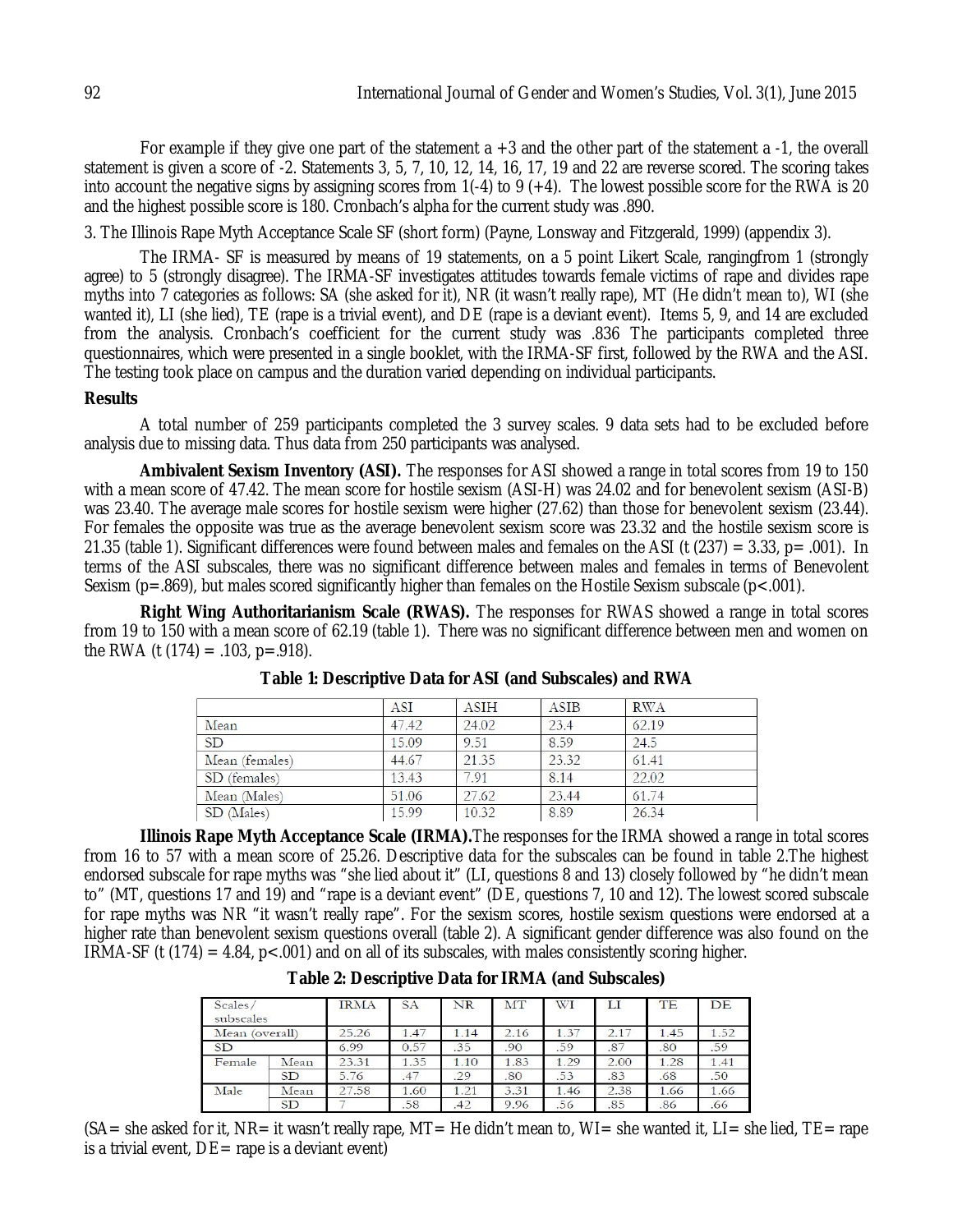#### **Multiple Regressions**

The IRMA-SF scores (criterion variable) showed a positive skew (1.185, p<0.001). Standardised residual errors for the IRMA data followed a normal distribution and so it was deemed suitable for multiple regression analysis. Total RWA and ASI scores were used as predictor variables. The model was statistically significant (F (2, 250)  $= 55.514$ , p<.001) and accounted for approximately 31% of the variance in IRMA (R squared  $=0.312$ , Adjusted R squared= 0.306). The total IRMA score was primarily predicted by increasing levels of ASI ( $\beta$ = .420) and to a lesser extent by increasing levels of RWA (β= .211). A linear multiple regression with the ASI subscales indicated a significant model (F  $(2, 247) = 58,462$ , p< .001), accounting for 31,6 of the variance in IRMA scores and revealed that ASI-H contributes more to the model than ASI-B (standard beta coefficient at .507 for ASI-H and .124 for ASI-B).

#### **Correlations between Scales**

Correlations were significant between the three scales (IRMA and AS r=.533, p<.001, IRMA and RWA  $r = .426$ ,  $p < .001$ , ASI and RWA  $r = .513$ ,  $p < .001$ ) and between ASI-H and ASI-B ( $p < .001$ ) (graph 1)

| <b>Regression Statistics</b> |             |
|------------------------------|-------------|
| Multiple R                   | 0.508052222 |
| R Square                     | 0.258117061 |
| <b>Adjusted R Square</b>     | 0.255125597 |
| <b>Standard Error</b>        | 0.615391996 |
| <b>Observations</b>          | 250         |

**Table 3: Regression Data**

| <b>ANOVA</b> |              |                       |            |          |                |             |
|--------------|--------------|-----------------------|------------|----------|----------------|-------------|
|              | df           | SS                    | <b>MS</b>  |          | Significance F |             |
| Regression   |              | 32.67658739           | 32.6765874 | 86.28454 |                | 8.22427E-18 |
| Residual     | 248          | 93.91941261           | 0.37870731 |          |                |             |
| Total        | 249          | 126.596               |            |          |                |             |
|              |              |                       |            |          |                |             |
|              | Coefficients | <b>Standard Error</b> | t Stat     |          | P-value        |             |
| Intercept    | 1.255730659  | 0.109253529           | 11.4937309 |          | $8.6E - 25$    |             |
| IRMA (m)     | 0.60476361   | 0.06510572            | 9.2889474  |          | 8.22E-18       |             |
|              |              |                       |            |          |                |             |
| Lower 95%    | Upper 95%    | Lower 95.0%           | Upper      |          |                |             |
|              |              |                       | 95.0%      |          |                |             |
| 1.040547569  | .470913749   | 1.040547569           | 1.47091375 |          |                |             |
| 0.476532969  | 0.732994252  | 0.476532969           | 0.73299425 |          |                |             |

## **Discussion**

The current study sought to explore the links between right wing authoritarianism, ambivalent sexism and endorsement of rape myths in both male and female university students in Scotland. The findings supported the hypotheses. Namely, Right Wing Authoritarianism (RWA) and Ambivalent Sexism (AS) predict the endorsement of rape myths. Also, AS was found to be a stronger predictor of rape myths than RWA, and hostile sexism (AS-H) was found to be a better predictor for rape myth acceptance than benevolent sexism (AS-B). These findings are congruent with those from other studies that have utilised authoritarianism and sexism measures. Sexism was found to be positively correlated with RWA, in line with previous research (for example Manganelli, Ratazzi, Volpato and Canova, 2008, cited in Rollero, 2013) and the correlation between AS-H and AS-B was also significant, in line with previous findings. There were no differences between men and women in regards to AS-B, however men endorsed hostile sexism more than women, which is a common finding (for example Glick, Lameiras, and Rodriguez-Castro, 2002). No gender difference was found in regards to RWA, in congruence with Brandt and Henry's (2012) finding that gender differences in authoritarianism are found in societies with relatively higher gender inequality, where women face more threats. Men scored higher than women on the IRMA-SF and on all its subscales, which is consistent with other findings on various rape myth scales (Burt, 1983; Check & Malamuth, 1985; Fischer, 1986; Krahe, 1988; Linz,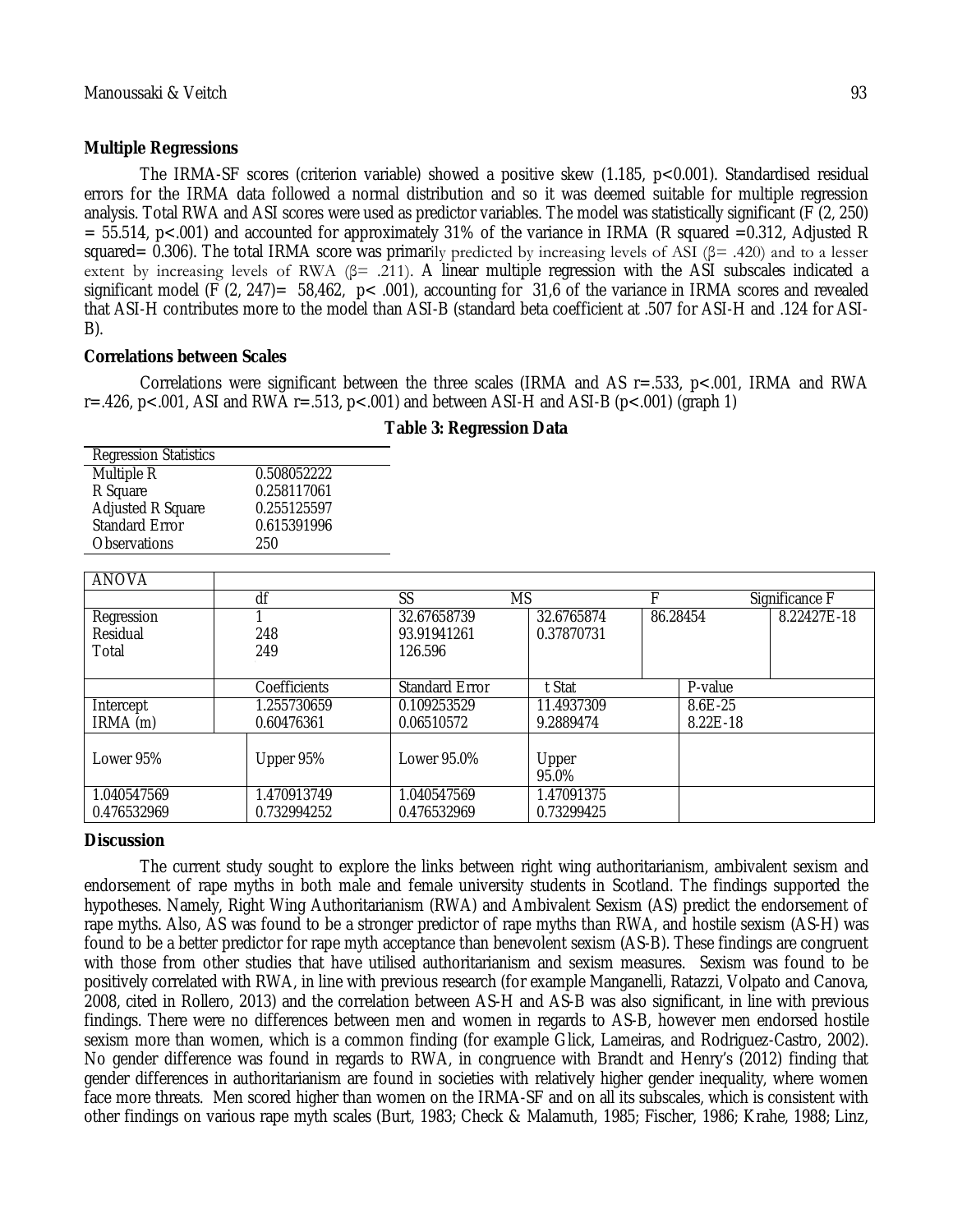Donnerstein and Adams, 1989; Muehlenhard and MacNaughton, 1988; Quackenbush, 1989).

For both men and women the statement with the highest endorsement in the IRMAS-SF was the subscale "She lied about it" (LI) which was represented by statements 8 "Rape accusations are often used as a way of getting back at men" and 13 "A lot of women lead a man on and then they cry rape". These statements describe the belief that women lie about the occurrence of rape itself. They also reveal a perception by both men and women that a rape allegation follows a consensual act, which is then distorted by women in order to victimize men. This particular rape myth is alarmingly at odds with the reality of rape crime, whereby the vast majority of rapes are unreported. For example, the rate of 'false allegations' made for rape in Scotland is approximately 3% and this figure is comparable with other crimes. There is simply no evidence to suggest that large numbers of males are being falsely accused of rape. As Stephen House, Chief Constable of Police Scotland explained, only a very small proportion of those rape cases that are later reclassified as" no crime" are as a result of a false report, "so few in fact that ordinarily the statistics would merit no further debate" (2013). The endorsement of this particular rape myth also underlies the additional trauma suffered by victims during rape trials, the low rate of conviction as well as the persistent reluctance of many women to report rape in the first instance due mainly to the fact that they will not be believed (Gunn and Linden, 1997). The reporting rate in Scotland for rape is currently under 6% and in 2011 only 4.6 % of reported rapes led to a conviction (which was an improvement of the previous year's rate of 3%) and 10% of rapes were prosecuted (44, 6% of the rapes prosecuted led to conviction) (Rape Crisis Scotland, 2011). In 2012/2013 1,372 rapes were reported to the police in Scotland, which represented a rise of 16% on the previous year (Rape Crisis Scotland, 2013).

The RWA scale measures attitudes that are not directly associated with beliefs about rape, but which rather reflect political and social standpoints. Nonetheless, these beliefs are shown to be predictors of attitudes to rape. It is therefore necessary to acknowledge the links between socio-political beliefs and beliefs about sexual crime. Additionally, there is a need to tackle the underlying social and political issues, such as gross imbalances in power between men and women in order to change attitudes towards rape. The current findings also point to the need to investigate how sexist beliefs (particularly benevolent sexism) merge with political ideologies to sustain attitudes that promote inequality and are harmful to women. The rape myth is rooted in this old fashioned idea that women should expect and prepare for the eventuality of becoming victims of sexually predatory behaviour. In addition, chivalrous behaviours that form the corner stone of benevolent sexism are firmly grounded on the idea that women require male protection from, among many dangers, the attention of other men. The blame therefore attributed to female victims of rape revolves around the idea that they failed to stop, or actively encouraged (by their appearance, behaviour or mere presence) sexual violence upon themselves. This idea is inherent in both benevolent and hostile sexist ideology. In the case of women blaming the rape victim, it also serves as a subconscious mechanism enabling women to disassociate themselves from the victim (Grubb and Turner, 2012). It is not surprising then that women are "discouraged" by other women as well as by men "from casual sex to protect them from social stigma and rape myths that justify violence against women" (Rudman, Fetterolf and Sanchez, 2013, p.250). This persistent fear of vilification of female sexuality, apparent in societies across the globe to a lesser or larger degree, is sustained because men and women focus on sex as a situation where women "give themselves" to men. This attitude provides fertile ground for sexual violence and reinforces rape mythology. Also, the ensuing culture of victim blaming and subsequent self-blame, on the part of victims, renders it difficult for the victim to even acknowledge the rape (Bondurant, 2001; Frazier and Seales, 1997; Kahn AndreoliMathie and Torgler, 1994; Kahn and AndreoliMathie, 2000; Katz & Burt, 1988; Koss, 1985; Parrot, 1991; Pitts and Schwartz, 1993 and Schwartz & Leggett, 1999).

The focus of rape work in Scotland has seen changes in the law and campaigns to tackle rape myths. However, the greater challenge is to address the socially conservative attitudes of morality, chastity, chivalry and adherence to traditional institutions, as well as sexism and discriminatory attitudes that are prejudicial towards women and allow society to 'avert their gaze' from male violence. Everyday sexism, embraced by both men and women, is catastrophic in allowing often subtle but pervasive misogynistic attitudes to emerge, informing among other things, the way in which society views victims of sexual violence. Pervasive attitudes that view women as sexual objects and as subservient to men promote rape myth acceptance and victim blaming as do attitudes reflected in right wing authoritarianism, some of which are embraced by neoliberal policies prevalent in the UK. A better understanding of the interconnected and complex interplay between conservatism, sexism and rape myths may contribute to a wider understanding of rape as a violent crime and eventually lead to a more facilitative culture for rape victims, reflected by an increase in progressive and comprehensive policies and higher report and convictions rates.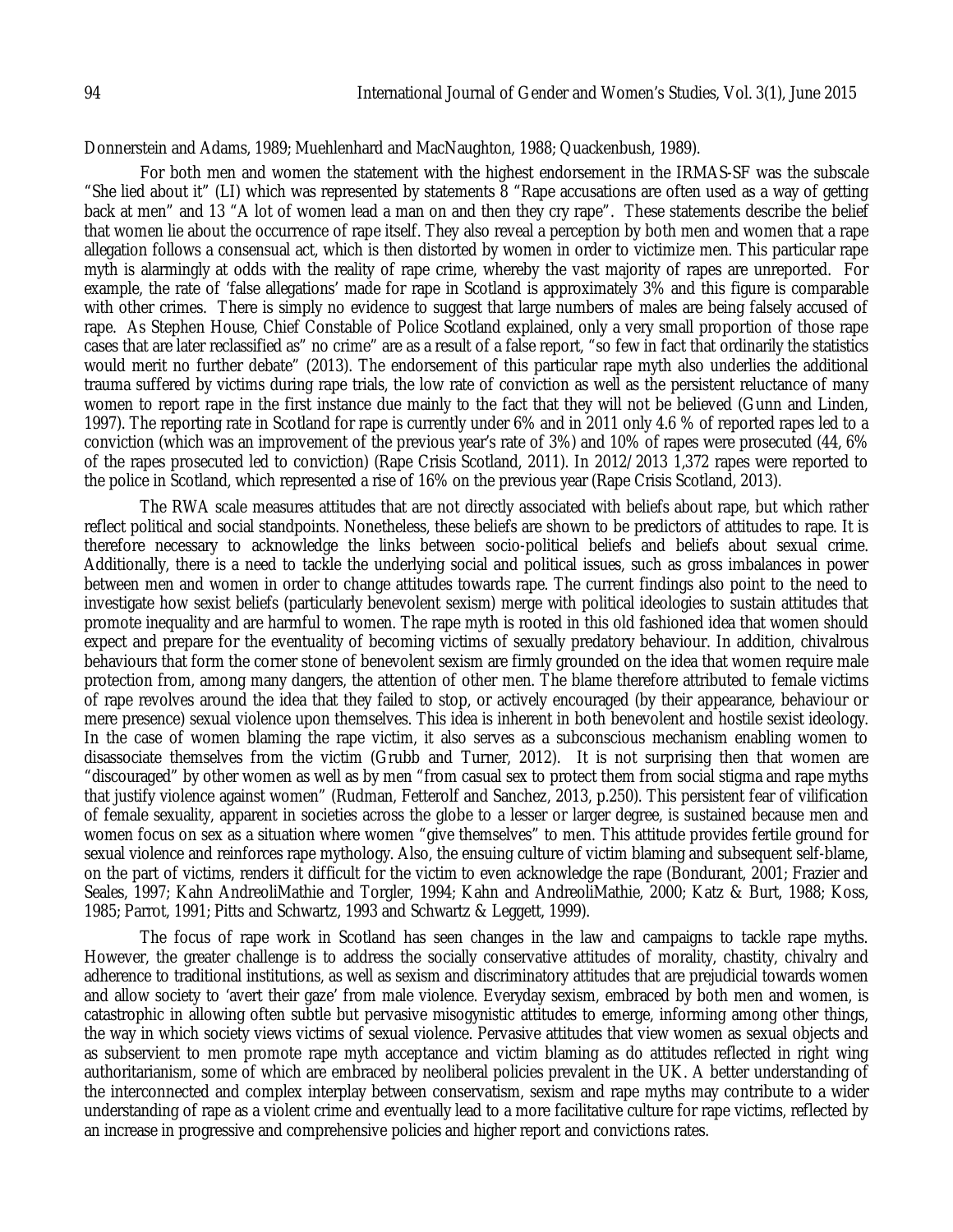## **References**

- Abrams, D., Viki, G. T., Masser, B., &Bohner, G. (2003). Perceptions of stranger and acquaintance rape: The role of benevolent and hostile sexism in victim blame and rape proclivity. Journal of Personality and Social Psychology, 84, 111–125.
- Adorno, T.W., Frenkel-Brunswik, E., Levinson, D.J., Sanford, R. N. (1950).The Authoritarian Personality. Norton: NY.
- Altemeyer, B. (1981). Right-wing authoritarianism. Manitoba, Canada, The University of Manitoba Press.
- Altemeyer, B. (1998). The other 'authoritarian personality.'In L. Berkowitz (Ed.), Advances in experimental social psychology (Vol. 30, pp. 47–92). Orlando, FL: Academic.
- Begany, J. J. and Milburn, M. A. (2002). Psychological predictors of sexual harassment: Authoritarianism, hostile sexism, and rape myths. Psychology of Men & Masculinity, 3, (2), 119-126
- Bondurant, B. (2001). University Women's acknowledgment of rape: individual, situational and social factors. Violence Against Women, 7 (3), 294-335
- Brandt and Henry (2012).Gender Inequality and Gender Differences in Authoritarianism.Personality and Social Psychology Bulletin, 38 (10) 1301-1315
- Burman, M., Lovett, L and Kelly, L (2009).Different systems, similar outcomes? Tracking attrition in reported rape cases in eleven countries. Child and Woman Abuse Studies Unit
- Burt, M.R. (1980). Cultural myths and supports for rape. Journal of Personality and Social Psychology, 38, 217–230
- Cairney, P. and McGarvey, N. (2013).Scottish Politics. London: Palgrave.
- Campaign evaluation report (2008) RCS, This is not an invitation to rape me research report. Retrieved https://www.rapecrisisscotland.org.uk 1.5.14
- Chapleau, K. M., Oswald, D. L., and Russell, B. L. (2008). Male rape myths: The role of gender, violence and sexism. Journal of Interpersonal Violence, 23(5), p. 600-615.
- Chapleau, K. M., Oswald, D. L., & Russell, B. L. (2007). How ambivalent sexism toward women and men support rape myth acceptance. Sex Roles, 57, p. 131-136.
- Check, J., and Malamuth, N. (1985). An empirical assessment of some feminist hypotheses about rape.International Journal of Women's Studies, 8, 414-423.
- Christopher, A. N., and Mull, M. S. (2006). Conservative ideology and ambivalent sexism.Psychology of Women Quarterly, 30, 223–230.
- Duckitt, J. (2006). Differential Effects of Right Wing Authoritarianism and Social Dominance Orientation on Outgroup Attitudes and their Mediation by Threat from and Competitiveness to Outgroups. Personality and Social Psychology Bulletin, 32 (5), 684-696
- Ekehammar, B., Akrami, N., and Araya, T. (2000).Development and validation of Swedish classical and modern sexism scales.Scandinavian Journal of Psychology, 41, 307–314.
- Ekehammar, B, Akrami, N, Gylje, M. and Zakrisson, I. (2004). What matters most to prejudice: Big Five Personality, Social Dominance Orientation, or Right-Wing Authoritarianism? European Journal of Personality, 18 (6), 463-482.
- Fischer, G. J. (1986). College student attitudes toward forcible date **rape**.Archives of Sexual Behavior, 15, 457-466.
- Fischer, A. R. (2006), Women's benevolent sexism as a reaction to hostility. Psychology of Women Quarterly, 30: 410–416.
- Frazier , P. A. Seales , L. M. (1997). Acquaintance rape is real rape. In M. D. Schwartz (Ed.), Researching sexual violence against women: Methodological and personal perspectives(pp. 54-64). Thousand Oaks, CA: Sage.
- Glick, P. and Fiske, S. T. (1996). The Ambivalent Sexism Inventory: Differentiating hostile and benevolent sexism. Journal of Personality and Social Psychology, 70, 491-512.
- Glick P., Fiske, S. T.; Mladinic, A., Saiz, J., Abrams, D., Masser, B., Adetoun, B., Osagie, Johnstone E.; Akande, A. Alao, A., Annetje, B., Willemsen, T.M., Chipeta, K., Dardenne, B., Dijksterhuis, A., Wigboldus, D., Eckes, T., Six-Materna, I., Expósito, F., Moya, M., Foddy, M., Kim, H.-J., Lameiras, M., Sotelo, M. J., Mucchi-Faina, A., Romani, M., Sakalli, N., Udegbe, B., Yamamoto, M., Ui, M., Ferreira, M. C., López, W. L. (2000) Beyond prejudice as simple antipathy: Hostile and benevolent sexism across cultures. Journal of Personality and Social Psychology, 79(5), 763-775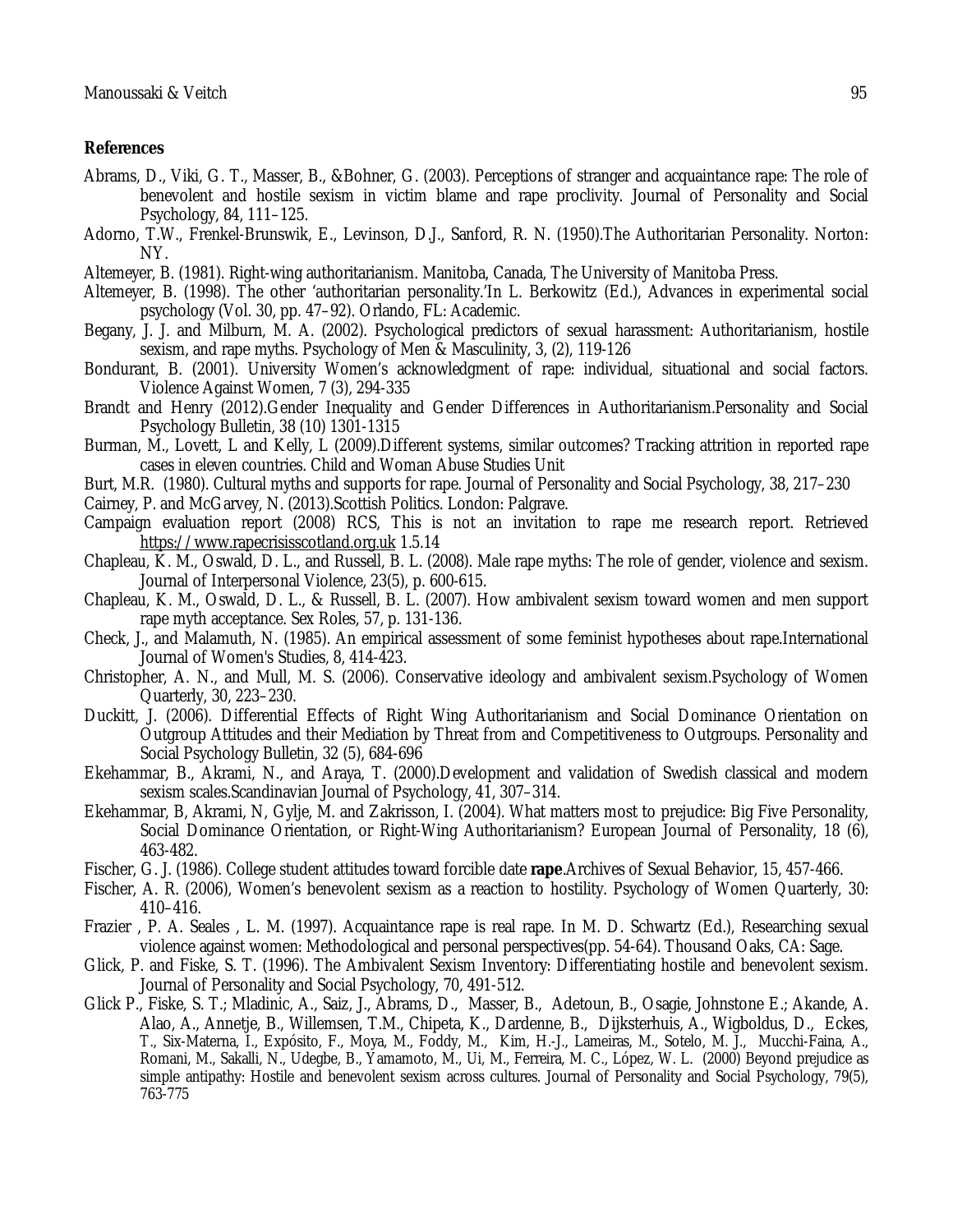- Glick, P., Lameiras, M., Fiske, S. T., Eckes, T., Masser, B., Volpato, C., Manganelli, A. M., Pek, J., Huang, L., Sakallı-Uğurlu, N., Castro, Y. R., Luiza, M., Pereira, D., Willemson, T. M., Brunner, A., Materna, I., & Wells, R. (2004).Bad but bold: Ambivalent attitudes toward men predict gender inequality in 16 nations. Journal of Personality and Social Psychology, 86, 713–728.
- Glick, P. and Fiske, S. (2011) Ambivalent sexism revisited. Psychology of Women Quarterly, 35 (3), 530-535
- Glick, P., Lameiras, M., and Rodríguez-Castro, Y. (2002).Education and Catholic religiosity as predictors of hostile and benevolent sexisms toward women and men.Sex Roles, 47, 433-441.
- Grubb, A. and Turner, E. (2012) 'Attribution of blame in rape cases: A review of the impact of rape myth acceptance, gender role conformity and substance use on victim blaming'. Aggression and Violent Behavior, 17 (5), 443– 452
- Gunn, R., and Linden, R (1997).The Impact of Law Reform on the Processing of Sexual Assault Cases.Canadian Review of Sociology and Anthropology, 34(2), 155-177.
- Hearn, J. and McKie, L. (2010). Gendered and social hierarchies in problem representation and policy processes: "Domestic Violence" in Finland and Scotland. Violence against Women, 16 (2), 136-58, 2010.
- Hodson, G., Hogg, S.M. and MacInnis, C. C (2009).The role of "dark" personalities (narcissism, Machiavellianism, psychopathy), Big Five personality factors and ideology in explaining prejudice.Journal of Research in Personality, 43, 686-690.
- Kahn, A. S., AndreoliMathie, V., and Torgler, C. (1994). Rape scripts and rape acknowledgment. Psychology of Women Quarterly, 18, 53-66.
- Kahn, A. S., and AndreoliMathie, V. (2000).Understanding the unacknowledged rape victim: A lifespan perspective.In C. B. Travis & J. W. White (Eds.), Sexuality, society, and feminism (pp. 377-403). Washington, DC: American Psychological Association.
- Katz, B., & Burt, M. (1988). Self-blame in recovery from rape: Help or hindrance. In A. W. Burgess (Ed.), Rape and Sexual assault, Vol. 2, pp. 345-358). New York: Garland.
- Koesterer, M and Hoffman, J. (2003).Right-wing Authoritarianism and Rape Myth Acceptance in Female College Students. Poster Presentation at the Webster University Undergraduate Behavioral and Social Science Research Fair, Webster University, St. Louis, Missouri.
- Koss, M. P. (1985). The hidden rape victim: Personality, attitudinal,and situational characteristics. Psychology of Women Quarterly, 9, 193–212.
- Krahe, B. (1988). Victim and observer characteristics as determinants of responsibility attributions to victims of rape. Journal of Applied Social Psychology, 18, 50-58.
- Lee, K., Ashton, M.C., Ogunfowora, B., Bourdage, J.S. and Shin, K. (2010). The personality bases of socio-political attitudes: the role of honesty-humility and openness to experience. Journal of Research in Personality, 44, 115-119.
- Linz, D., Donnerstein, E., and Adams, S. M. (1989).Physiological desensitization and judgments about female victims of violence.Human Communication Research, 15(4), 509-522.
- Lonsway, K. A., & Fitzgerald, L. F. (1994). Rape myths: In review. Psychology of Women Quarterly, 18, 133-164
- Lonsway, K. A. and Fitzgerald, L. F. (1995). Attitudinal antecedents of rape myth acceptance: A theoretical and empirical re-examination. Journal of Personality and Social Psychology, 68, 704-711.
- Mackay, F (2010). Gendering constitutional change and policy outcomes: substantive representation and domestic violence policy in Scotland.Policy and Politics 38, 3, 369-88
- ManganelliRattazzi, A.M., Volpato, C., Canova, L. (2008).L'atteggiamentoambiva-lente verso donne e uomini. Un contributoallavalidazionedelle scale ASI e AMI.[Ambivalent attitudes toward women and men. A contribution to the Italian validation of ASI and AMI Scales].GiornaleItaliano di Psicologia, 35, 261-287.
- McFarland, S.G. (1998, July). Toward a typology of prejudiced persons. Paper presented at the annual convention of the International Society for Political Psychology, Montreal, Canada.
- McMillan, L. (2010). 'Gender, Crime and Criminal Justice in Scotland. In H. Croall, G. Mooney, & M. Munro (Eds.), Criminal Justice in Scotland (pp90-103) UK, Willan Publishing
- Muehlenhard, C.L. and MacNaughton, J.S. (1988). Women's beliefs about women who "lead men on." Journal of Social and Clinical Psychology, 7, 65–79
- O'Hara, S (2012). Monsters, playboys, virgins and whores: Rape myths in the news media's coverage of sexual violence. Language and Literature 21, 247-259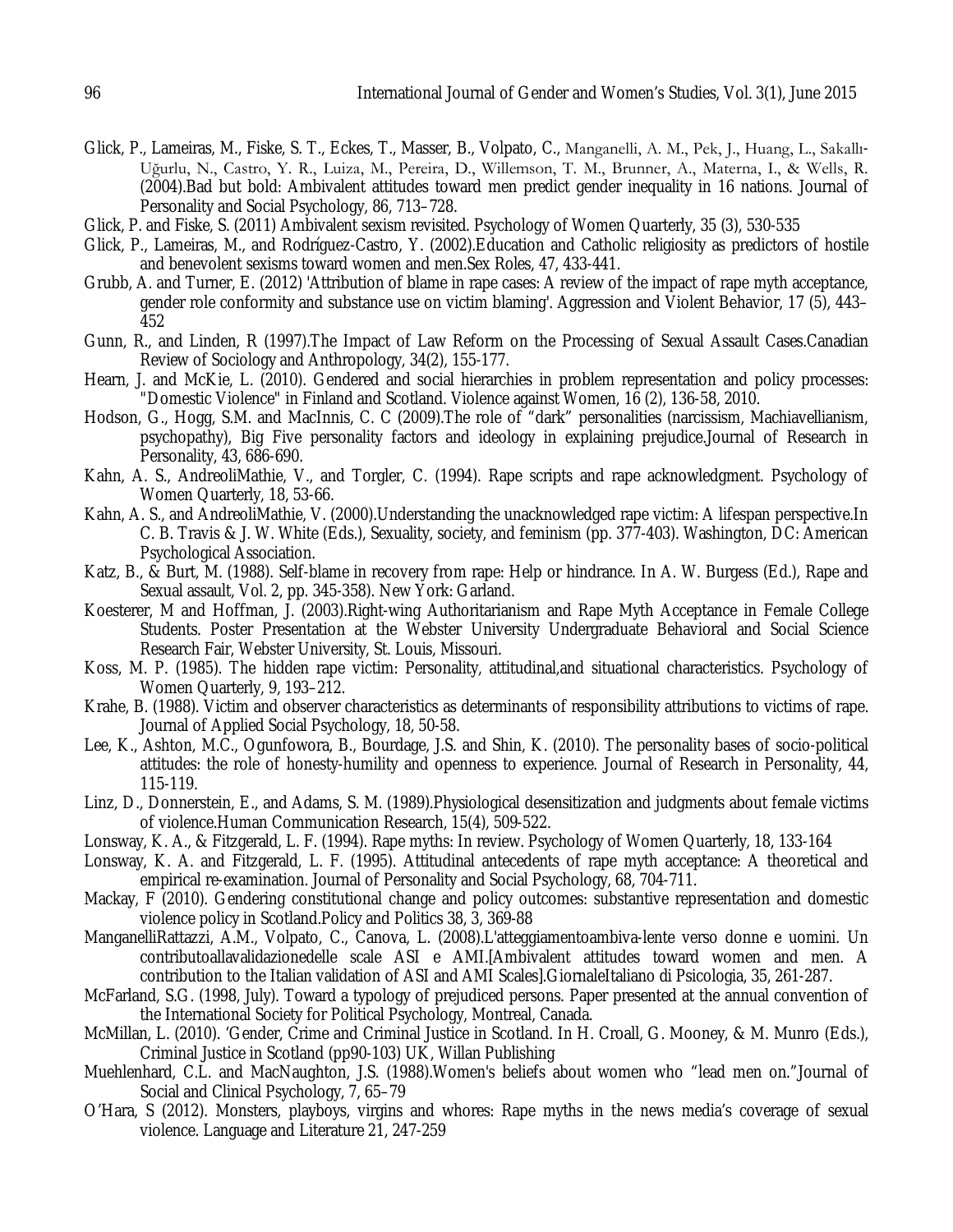- Parrot, a. (1991). Institutionalized response: how can acquaintance be prevented? In A. Parrot & L. Bechhofer (eds.), Acquaintance rape: the hidden crime (pp. 355-367). New York: Wiley.
- Payne, D. L., Lonsway, K. A. and Fitzgerald, L. F. (1999) Rape Myth Acceptance: Exploration of Its Structure and Its Measurement Using the Illinois Rape Myth. Acceptance Scale.Journal of Research in Personality, 33 (1), 27- 68.
- Pitts, V. L., and Schwartz, M. D. (1993). Promoting self-blame in hidden rape cases. Humanity and Society, 17, 383– 398.
- Quackenbush, R.L., (1989). A comparison of androgynous, masculine sex-typed and undifferentiated males on dimensions of attitudes toward rape.Journal of Research in Personality, 23, 318-342,
- Rollero, C. (2013) Sexist attitudes and support for the status quo.PsicologiaPolitica, 46, 117-128
- Rudman, L. A., Fetterolf, J. C. and Sanchez, D. T. (2013). What Motivates the Sexual Double Standard? More Support for Male Versus Female Control Theory
- Scottish Government (2009).Safer lives, changed lives: A shared approach to tackling violence against women. Retrieved http://www.scotland.gov.uk/Publications/2009/06/02153519/0 4.5.14
- Scottish Government (2012).Statistical bulletin.Crime and justice series. Retrieved from http://www.scotland.gov.uk/Resource/0042/00427834.pdf 21.4.14
- Sibley, C. G., Wilson, M. S., and Duckitt, J. (2007). Antecedents of men's hostile and benevolent sexism: The dual roles of social dominance orientation and right-wing authoritarianism. Personality and Social Psychology Bulletin, 33 (2), 160-172.
- Suchovicki, M. (2012) Hostile and Benevolent Sexism as Predictors of the Endorsement of Rape Myths and Sexual Harassment Myths as a Function of Gender.Proquest UMI Dissertation Publishing.
- Schwartz, M. D., & Leggett, M. S. (1999). Bad dates or emotional trauma?The aftermath of campus sexual assault.Violence Against Women, 5, 251–271.
- Viki, G. T., & Abrams, D. (2002). But she was unfaithful: Benevolent sexism and reactions to rape victims who violate traditional gender role expectations. Sex Roles, 47, 289–293.
- Walker, W. D., Rowe, R. C., &Quinsey, V. L. (1993).Authoritarianism and sexual aggression.Journal of Personality and Social Psychology, 65 (5), 1036-1045.

## **Appendix 1**

The Ambivalent Sexism Inventory (Glicke and Fiske, 1996)

Ambivalent Sexism is measured on a 6 point Likert Scale, ranging from 0 (disagree strongly) to 5 (agree strongly)

The statements on this page concern women, men, and their relationships in contemporary society. Please indicate the degree to which you agree or disagree with each of the statements below:

- (1) No matter how accomplished he is, a man is not truly complete as a person unless he has the love of a woman.
- (2) Many women are actually seeking special favors, such as hiring policies that favor them over men, under the guise of asking for "equality."
- (3) In a disaster, women ought not necessarily to be rescued before men.
- (4) Most women interpret innocent remarks or acts as being sexist.
- (5) Women are too easily offended.
- (6) People are often truly happy in life without being romantically involved with a member of the other sex.
- (7) Feminists are not seeking for women to have more power than men.
- (8) Many women have a quality of purity that few men possess.
- (9) Women should be cherished and protected by men.
- (10) Most women fail to appreciate fully all that men do for them.
- (11) Women seek to gain power by getting control over men.
- (12) Every man ought to have a woman whom he adores.
- (13) Men are complete without women.
- (14) Women exaggerate problems they have at work.
- (15) Once a woman gets a man to commit to her, she usually tries to put him on a tight leash.
- (16) When women lose to men in a fair competition, they typically complain about being discriminated against.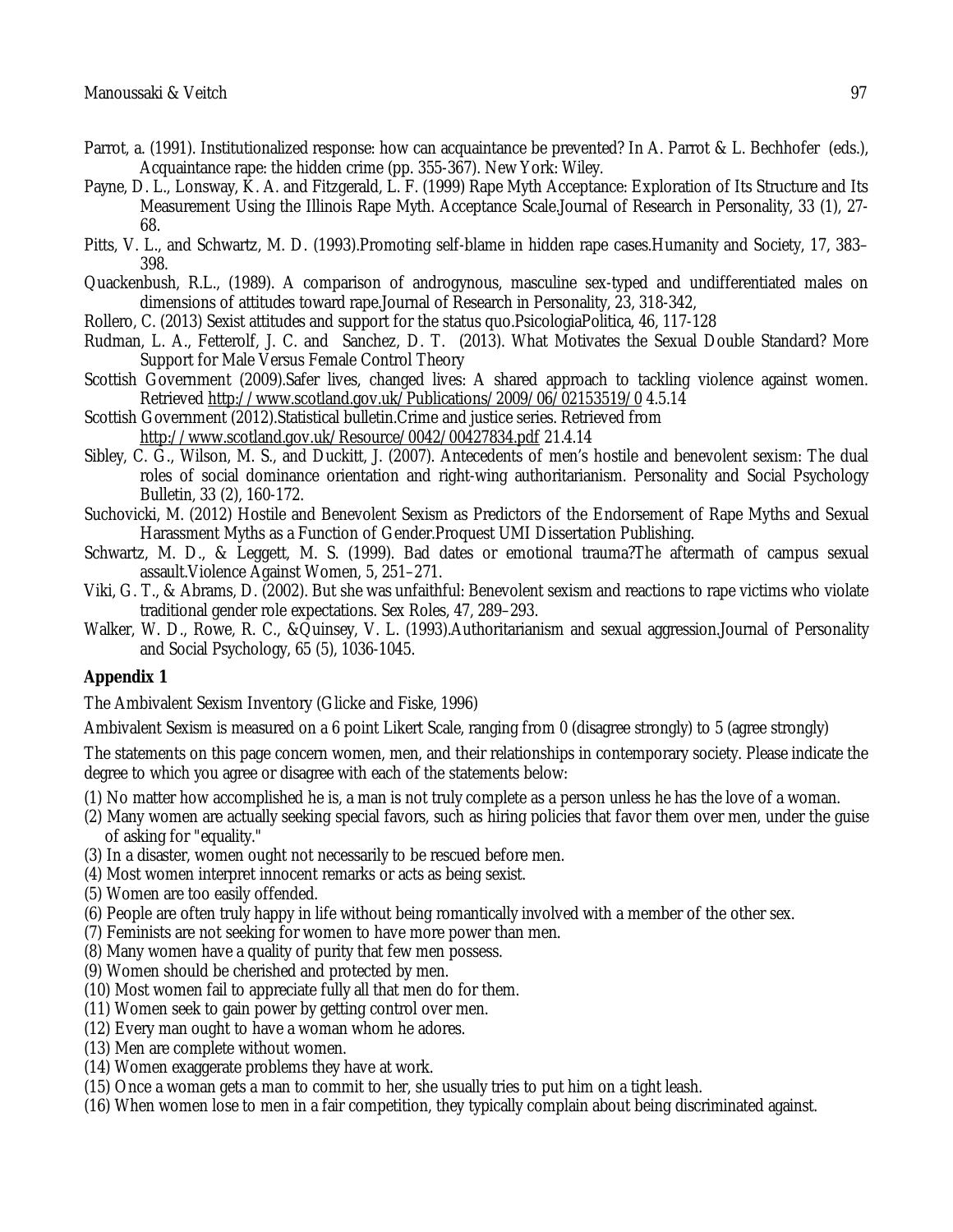- (17) A good woman should be set on a pedestal by her man.
- (18) There are actually very few women who get a kick out of teasing men by seeming sexually available and then refusing male advances.
- (19) Women, compared to men, tend to have a superior moral sensibility.
- (20) Men should be willing to sacrifice their own well being in order to provide financially for the women in their lives.
- (21) Feminists are making entirely reasonable demands of men.
- (22) Women, as compared to men, tend to have a more refined sense of culture and good taste.
- B= benevolent sexism (Questions 1, 3, 6, 8, 9, 12, 13, 17, 19, 20, 22)
- H = hostile sexism (Questions 2, 4, 5, 7, 10, 11, 14, 15, 16, 18, 21)

## **Appendix 2**

Illinois rape myth acceptance scale-short form (IRMA-SF) (Payne, Lonsway and Fitzgerald, 1999)

Please indicate the degree to which you agree with each statement on the scales below.

1) If a woman is raped while she is drunk, she is at least somewhat responsible for letting things get out of control.

Disagree Strongly  $1 \t2 \t3 \t4 \t5$  Agree Strongly

2) Although most women wouldn't admit it, they generally find being physically forced into sex a real ''turn-on.''

Disagree Strongly 1 2 3 4 5 Agree Strongly

3)If a woman is willing to ''make out'' with a guy, then it's no big deal if he goes a little further and has sex.

Disagree Strongly 1 2 3 4 5 Agree Strongly

4) Many women secretly desire to be raped.

Disagree Strongly  $\begin{array}{cccc} 1 & 2 & 3 & 4 & 5 & \text{Agree Strongly} \end{array}$ 

5) Most rapists are not caught by the police.

Disagree Strongly  $\begin{array}{cccc} 1 & 2 & 3 & 4 & 5 & \text{Agree Strongly} \end{array}$ 

- 6) If a woman doesn't physically fight back, you can't really say that it was rape.
- Disagree Strongly  $\begin{array}{cccc} 1 & 2 & 3 & 4 & 5 & \text{Agree Strongly} \end{array}$

7) Men from nice middle-class homes almost never rape.

Disagree Strongly  $\begin{array}{cccc} 1 & 2 & 3 & 4 & 5 & \text{Agree Strongly} \end{array}$ 

8) Rape accusations are often used as a way of getting back at men.

```
Disagree Strongly 1 \t2 \t3 \t4 \t5 Agree Strongly
```
9) All women should have access to self-defence classes.

Disagree Strongly  $\begin{array}{cccc} 1 & 2 & 3 & 4 & 5 & \text{Agree strongly} \end{array}$ 10) It is usually only women who dress suggestively that are raped.

Disagree Strongly  $\begin{array}{cccc} 1 & 2 & 3 & 4 & 5 & \text{Agree Strongly} \end{array}$ 

11) If the rapist doesn't have a weapon, you really can't call it a rape.

Disagree Strongly  $\begin{array}{cccc} 1 & 2 & 3 & 4 & 5 & \text{Agree Strongly} \end{array}$ 

12) Rape is unlikely to happen in the woman's own familiar neighbourhood.

Disagree Strongly  $1 \t2 \t3 \t4 \t5$  Agree Strongly 13) A lot of women lead a man on and then they cry rape.

Disagree Strongly 1 2 3 4 5 Agree Strongly

14) It is preferable that a female police officer conduct the questioning when a woman reports a rape.

Disagree Strongly 1 2 3 4 5 Agree Strongly

15) A woman who ''teases'' men deserves anything that might happen.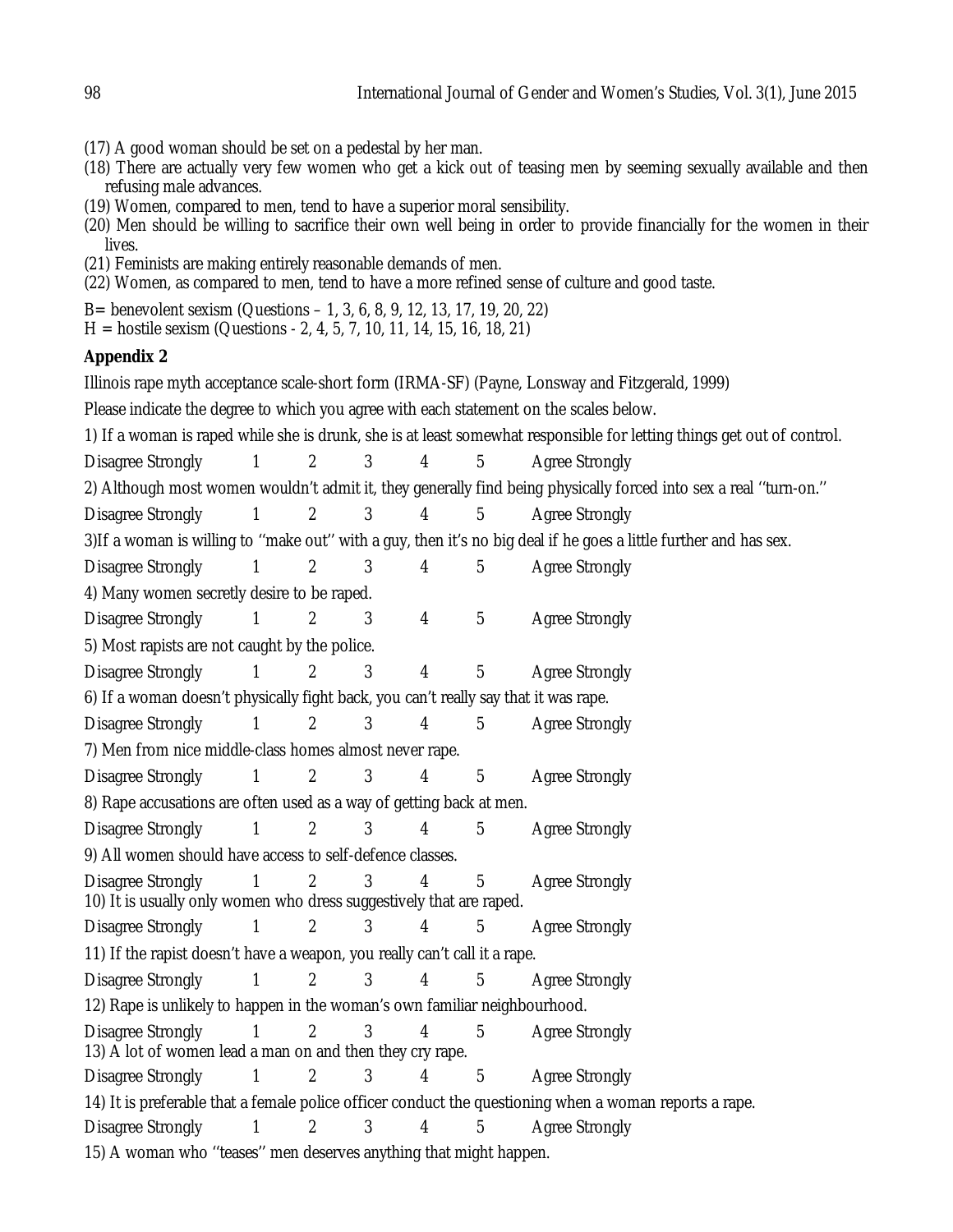Disagree Strongly 1 2 3 4 5 Agree Strongly 16) When women are raped, it's often because the way they said ''no'' was ambiguous. Disagree Strongly 1 2 3 4 5 Agree Strongly 17) Men don't usually intend to force sex on a woman, but sometimes they get too sexually carried away. Disagree Strongly 1 2 3 4 5 Agree Strongly 18) A woman who dresses in skimpy clothes should not be surprised if a man tries to force her to have sex. Disagree Strongly  $\begin{array}{cccc} 1 & 2 & 3 & 4 & 5 & \text{Agree strongly} \end{array}$ 19) Rape happens when a man's sex drive gets out of control. Disagree Strongly  $\begin{array}{cccc} 1 & 2 & 3 & 4 & 5 & \text{Agree Strongly} \end{array}$  $SA = she$  asked for it (Questions – 1, 15, 16, 18) WI = she wanted it (Questions  $-2$ , 4)  $NR = it wasn't really range (Questions, 6, 11)$  $DE =$  rape is a deviant event (Questions – 7, 10, 12) LI = she lied (Questions  $-8$ , 13)  $MT =$  he didn't mean to (Questions – 17, 19)  $TE =$  rape is a trivial event (Questions  $-3$ )

# **Appendix 3**

Right Wing Authoritarianism (RWA) Questionnaire (Altemeyer, 1996).

Below is the latest version of the RWA scale. Read the instructions carefully, and then write down your response to each statement in the space next to the statements.

This survey is part of an investigation of general public opinion concerning a variety of social issues.

You will probably find that you agree with some of the statements, and disagree with others, to varying extents. Please indicate your reaction to each statement on the line to the left of each item according to the following scale:

Write down a **-4** if you very strongly disagree with the statement.

Write down a **-3** if you strongly disagree with the statement.

Write down a **-2** if you moderately disagree with the statement.

Write down a -1 if you slightly disagree with the statement.

Write down a **+1** if you slightly agree with the statement.

Write down a **+2** if you moderately agree with the statement.

Write down a **+3** if you strongly agree with the statement.

Write down a **+4** if you very strongly agree with the statement.

**Important:** You may find that you sometimes have different reactions to different parts of a statement. For example, you might very strongly disagree ("-4") with one idea in a statement, but slightly agree ("+1") with another idea in the same item. When this happens, please combine your reactions, and write down how you feel on balance (a "-3" in this case).

- 1) The established authorities generally turn out to be right about things, while the radicals and protestors are usually just "loud mouths" showing off their ignorance. SCORE:
- 2) Women should have to promise to obey their husbands when they get married. SCORE:
- 3)Our country desperately needs a mighty leader who will do what has to be done to destroy the radical new ways and sinfulness that are ruining us. SCORE:
- 4) Gays and lesbians are just as healthy and moral as anybody else. SCORE:\_\_\_\_\_
- 5) It is always better to trust the judgment of the proper authorities in government and religion than to listen to the noisy rabble-rousers in our society who are trying to create doubt in people's minds. SCORE:
- 6) Atheists and others who have rebelled against the established religions are no doubt every bit as good and virtuous as those who attend church regularly. SCORE: